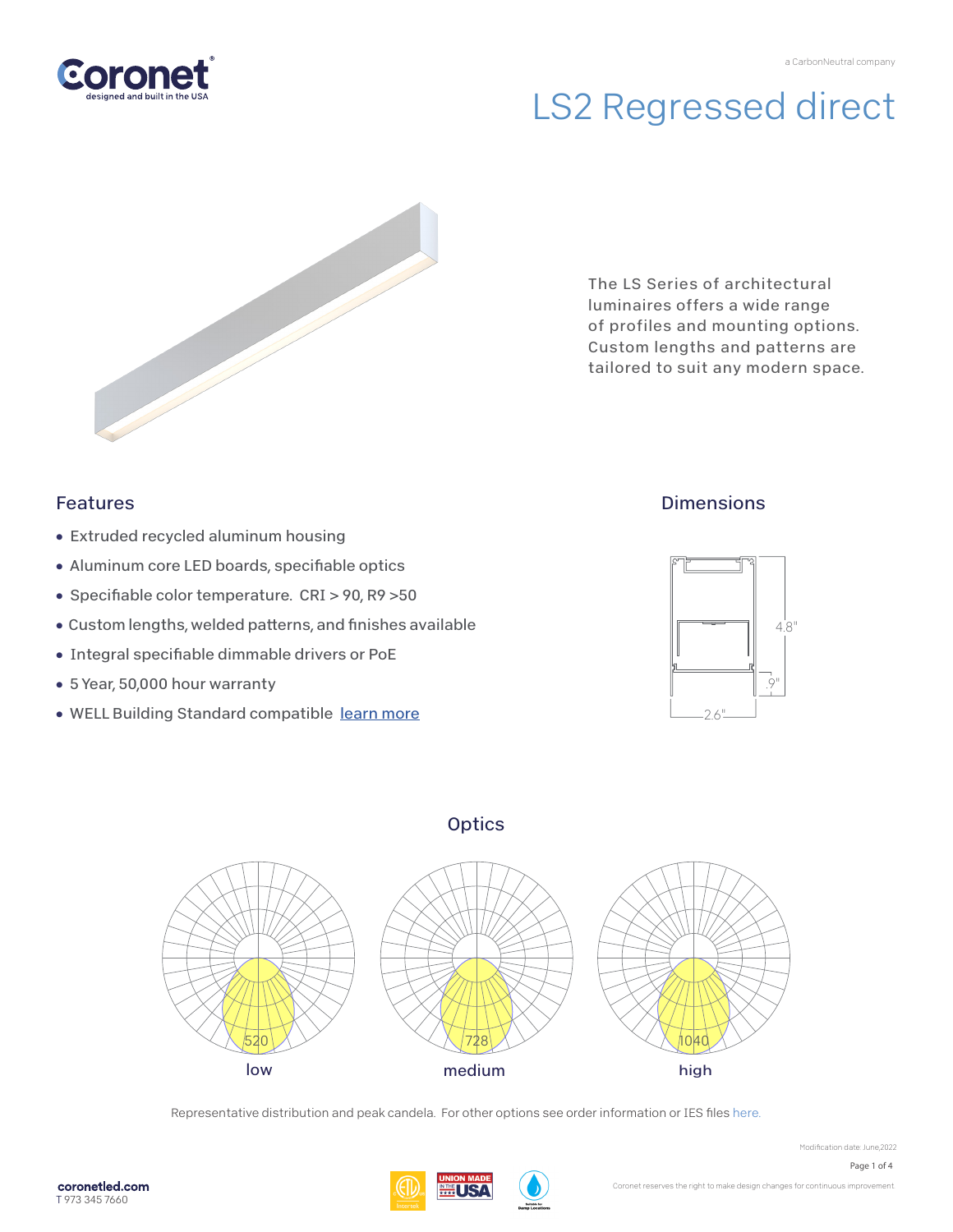

# LS2 Regressed direct

### Ordering Information



Example:

LS2 RG - 8 - 35 - MED - UNV - DB - W - AC - FL - CCS - DAYCKT - NA

| <b>Fixture ID</b>                                                                     | Length                                                                                                                                                                                                                                                                                                                                                                                                                                                                                                                                                                                                                                                                                 | $\mathbf{3}$                                                                                                                                                                                                                                                                      | Output                                                                                                                                                                                                                                                                          |
|---------------------------------------------------------------------------------------|----------------------------------------------------------------------------------------------------------------------------------------------------------------------------------------------------------------------------------------------------------------------------------------------------------------------------------------------------------------------------------------------------------------------------------------------------------------------------------------------------------------------------------------------------------------------------------------------------------------------------------------------------------------------------------------|-----------------------------------------------------------------------------------------------------------------------------------------------------------------------------------------------------------------------------------------------------------------------------------|---------------------------------------------------------------------------------------------------------------------------------------------------------------------------------------------------------------------------------------------------------------------------------|
| $\mathbf{1}$                                                                          | $\overline{\mathbf{2}}$                                                                                                                                                                                                                                                                                                                                                                                                                                                                                                                                                                                                                                                                | <b>Color Temperature</b>                                                                                                                                                                                                                                                          | 4                                                                                                                                                                                                                                                                               |
| LS2 RG                                                                                | 2 ft<br>2<br>4<br>4 ft<br>8 ft<br>8<br>$X'$ - $X''$<br>Specify Length<br>Pattern (Consult Factory)<br><b>PAT</b><br>'Precision lengths may be specified to the nearest 1/8".                                                                                                                                                                                                                                                                                                                                                                                                                                                                                                           | 27<br>2700K/90 CRI<br>30<br>3000K/90 CRI<br>35<br>3500K/90 CRI<br>40<br>4000K/90 CRI<br>50<br>5000K/90 CRI<br><b>WD</b><br>Warm Dim 2200K-3000K<br>TW <sup>2</sup><br>Tunable White 2700K-6500K<br><sup>1</sup> Must use WD10 driver.<br><sup>2</sup> Must use TW10 or PSQdriver. | LOW<br>Low output<br>MED<br>Medium output<br><b>HIGH</b><br>High output<br><b>CUST</b><br>Custom output <sup>1</sup><br>'consult factory                                                                                                                                        |
| 5                                                                                     | <b>Driver</b>                                                                                                                                                                                                                                                                                                                                                                                                                                                                                                                                                                                                                                                                          | $\overline{7}$                                                                                                                                                                                                                                                                    | 8                                                                                                                                                                                                                                                                               |
| <b>Voltage</b>                                                                        | 6                                                                                                                                                                                                                                                                                                                                                                                                                                                                                                                                                                                                                                                                                      | <b>Finish</b>                                                                                                                                                                                                                                                                     | <b>Mounting</b>                                                                                                                                                                                                                                                                 |
| Universal (120/277V)<br><b>UNV</b><br>347V<br>347V<br><sup>1</sup> Must use DB Driver | <b>DB</b><br>Standard 0-10V1%<br><b>DB.1%</b><br>$0-10V$ 0.1%<br>ELV <sup>2</sup><br>Reverse Phase 1% (120V only)<br>TRI <sup>2</sup><br>Forward phase (120V only)<br>Lutron Digital EcoSystem<br>LDE1<br><b>DALI-2 Driver</b><br><b>DALI</b><br>Power over ethernet.<br>PoE<br><b>TW10</b><br>Dual channel, 0-10V for<br>tunable white.<br><b>WD10</b><br>0-10V Warm Dim<br>Lutron T-Series 2-channel 1%<br><b>PSQ</b><br>for tunable white<br>DMX <sup>1</sup><br><b>DMX512</b><br><sup>1</sup> Set to default address 001 RDM capable. Contact us for other<br>addressing needs. All DMX drivers provided in remote enclosuers.<br><sup>2</sup> For compatible dimmers, click here. | White<br>W<br>Black<br><b>BLK</b><br>CC <sup>1</sup><br>Custom Color<br><b>CWF</b><br>Custom Wood Finish<br>'Custom Color. See finish options here.<br>White SJ cord and canopy provided; for other requests, see<br>section 12 to specify.                                       | Aircraft Cable (50")<br>AC<br>AC3.5<br>3.5" canopy + jbox adaptor1<br>Wall Mount<br><b>WM</b><br>Pendant Stem<br>PS-X<br>(12'', 18'', 24'', 36'', 48'')<br>'Adaptor must be mudded-in<br>White stems and canopy provided unless otherwise specified in<br>options (section 12). |
| <b>Optics</b>                                                                         | <b>Sensors/Controls</b>                                                                                                                                                                                                                                                                                                                                                                                                                                                                                                                                                                                                                                                                | 11                                                                                                                                                                                                                                                                                | 12                                                                                                                                                                                                                                                                              |
| 9                                                                                     | 10                                                                                                                                                                                                                                                                                                                                                                                                                                                                                                                                                                                                                                                                                     | <b>Circuit</b>                                                                                                                                                                                                                                                                    | <b>Options</b>                                                                                                                                                                                                                                                                  |
| Flat Diffuser<br>FL.                                                                  | <b>NA</b><br>None<br><b>ACM</b><br>Acuity nLight Module Only<br>Casambi Module<br><b>CCS</b><br>Consult factory for other options.                                                                                                                                                                                                                                                                                                                                                                                                                                                                                                                                                     | <b>NA</b><br>None<br><b>EM120V</b><br><b>Emergency Pack</b><br><b>EM277V</b><br><b>Emergency Pack</b><br><b>EMCKT</b><br><b>Emergency Circuit</b><br>Daylight Circuit<br><b>DAYCKT</b>                                                                                            | <b>NA</b><br>None<br>CAN-X<br>$Canopy + color$<br>$SI-X^2$<br>SJ Cord + color<br>'White SJ cord and canopy provided; use above nomenclature for<br>other requests.<br><sup>2</sup> See finish options here.                                                                     |

### **Performance**

| Output <sup>1</sup> |    | Watts/ft Lumens/ft |
|---------------------|----|--------------------|
| Low                 | 5  | 302                |
| Medium              |    | 422                |
| High                | 1Λ | 603                |

'Based on a typically configured 90 CRI, 3500K luminaire using one driver.

Custom outputs available. Please consult factory. For 4000K multiply by 1.05; for 3000K 0.96; for 2700K, 0.92.

### Technical Information



click [here or](https://coronetled.com/warranty-technical-info/) scan QR code

Wiring diagrams, PoE and sensor details

Modification date: June.2022



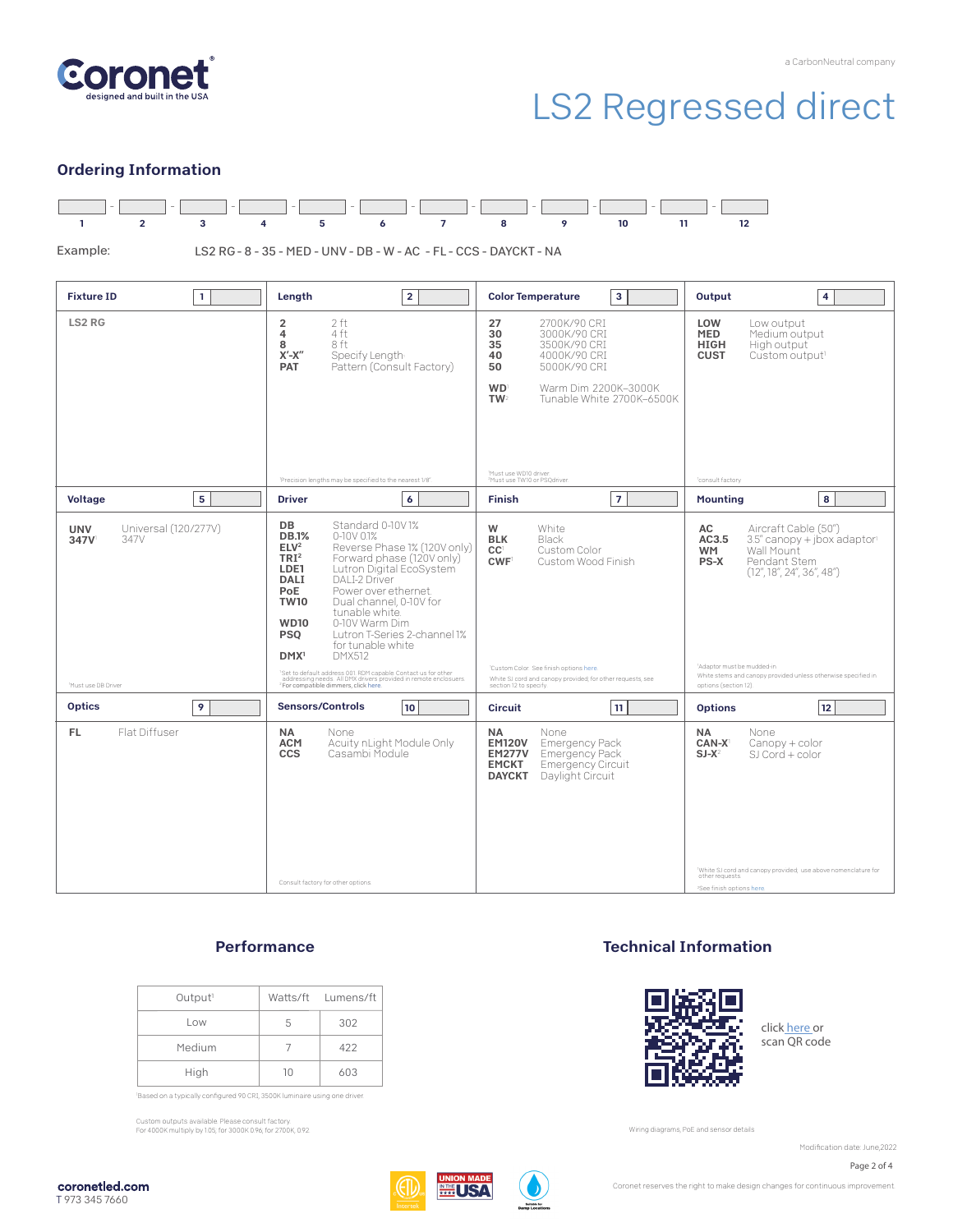

#### Drivers & Electrical

Integral drivers\* with 0-10V Dimming standard. Several other driver options available; see ordering information. \*DMX drivers are provided in remote enclosures.

#### Sensors & Controls

Sensors are installed on an aluminum plate adjacent to the luminaire lens1. Coronet remains agnostic in our approach to sensors and control systems; our fixtures are compatible with most systems offered.

1Not applicable to indirect only models. Consult factory.

#### Emergency Back-Up

For fixtures three-feet or longer, a 4W integral emergency driver may be wired to 4ft sections. 7W, 10W, and 12W drivers are also available (not all integral; consult factory). Emergency circuits for use with building generators are also available.

#### PoE (Power over Ethernet)

Compatible with virtually all PoE systems including Molex Coresync, Igor, Smartengine, Platformatics, and NuLED SPICEbox. Consult Factory for systems not listed, See here for more info.

#### Finishes

All luminaires are finished in high quality polyester powder coating. Our standard color is white. Any RAL color may be specified.

### Weight

3 lbs per foot

# LS2 Regressed direct

#### **Optics**

Extruded satin acrylic lenses provide excellent diffusion, high transmission, and no LED imaging.

#### Construction

Housings are extruded premium, recycled aluminum. Individual fixtures are available up to 12' long and may be specified as nominal or precision lengths. Precision lengths are supplied within 1/8" tolerance.

#### Joined Runs

Runs of any length may be specified and are comprised of multiple, factory-engineered, joined sections. Individually specified luminaires are not field joinable.



Representative joinery. For product specific details see installation guides or submittal drawings.

#### **Patterns**

Featuring illuminated welded corners and angles. Consult factory for custom designs and elevations.